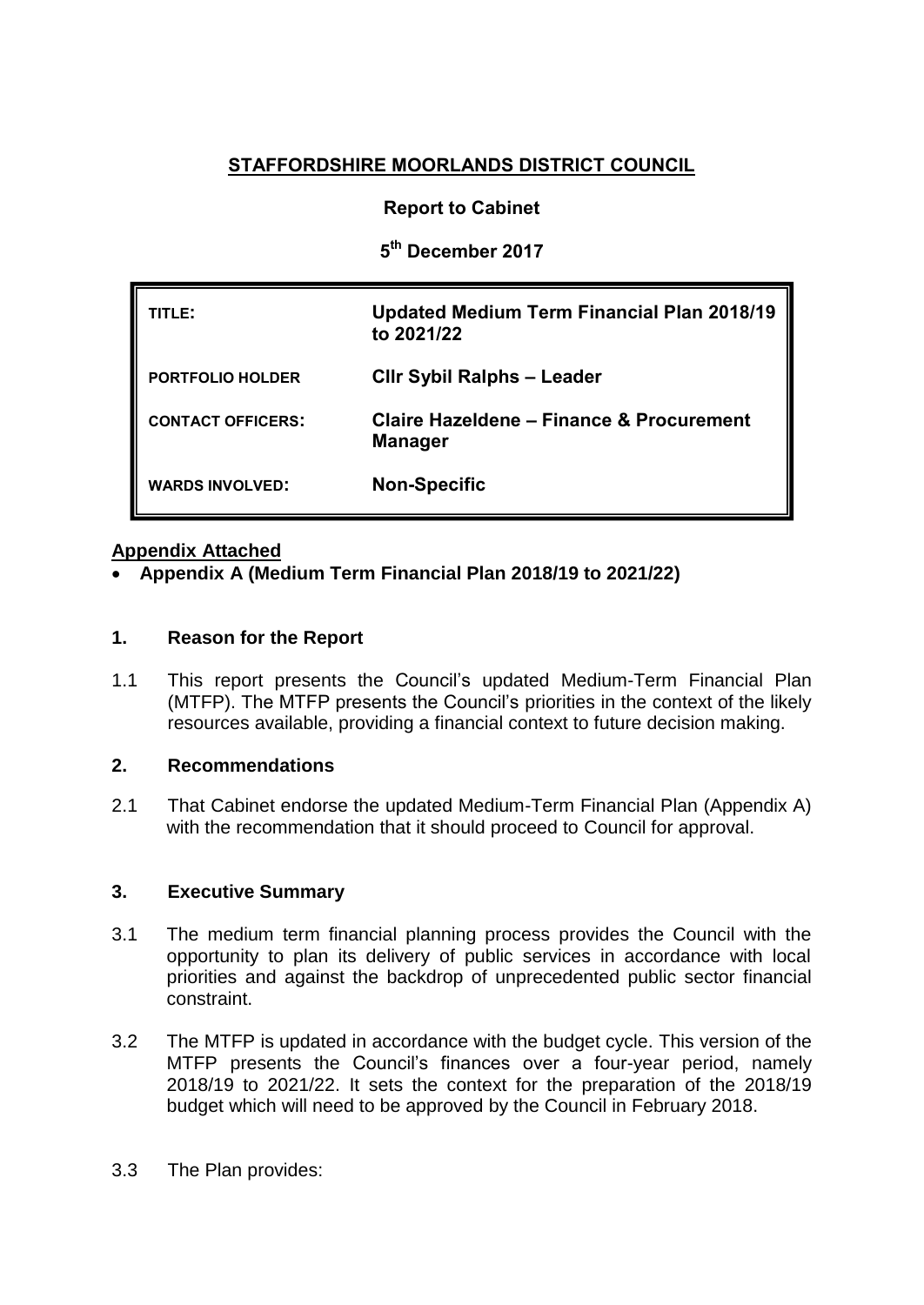- Details of local spending influences in the context of the Corporate Plan
- A focus on the transformation programme and the consequential financial implications, including the capital programme and efficiency & rationalisation plan
- Updated inflation and interest assumptions using the latest forecasts and the impact of any budgetary demand
- An update on any national issues that will impact on the Council's financial position
- 3.4 The previous version of the MTFP was agreed by the Council in February 2017 when setting the budget for the current financial year. At that point, the Plan identified a £3.1 million budget shortfall over the four-year period. This was primarily as a result of the reduction in Government funding including the phasing out of Revenue Support Grant by 2019/20 and changes to the New Homes Bonus funding system.
- 3.5 A new financial year (2021/22) has now been added to the plan, which forecasts a small deficit. However, the overall financial assumptions have been updated for the four years, and taking account of the projected 2017/18 surplus position as forecast in the Quarter Two report – this results in a reduction to the overall use of reserves by the end of 2021/22 of £336,470. However, this is subject to progression of the current efficiency programme and changes to financial assumptions going forward.
- 3.6 The plan has been updated to reflect reduced levels of business rates retention - most significant in year 1 (2018/19) of the plan. This is a result of reductions in net income from successful appeals and new reliefs awarded as a result of the Chancellor's spring budget which were not known at the time of budget setting in February 2017. The reliefs are funded by S31 grants – this creates a surplus on business rates retention in the current year on the general fund (2017/18), but a collection fund deficit in year 1 (2018/19) of this plan. Therefore it is appropriate to ring fence the surpluses being forecast in 2017/18 (as per the Quarter 2 report) to fund the distribution of the deficit being created in year 1.
- 3.7 Achieving a balanced budget over the medium-term relies upon delivery of the Council's approved efficiency & rationalisation strategy. A new efficiency programme was presented and approved as part of the MTFP update in February 2017 which focused on both reducing expenditure and increasing income. The main areas of focus being:
	- **Major Procurements** There is the opportunity to focus attention on a number of large service functions which are currently provided by an external contractor / supplier. A number of significant contracts are coming to an end. This will also allow a fundamental review of these services with proper consideration of the current financial constraints. The contract commitments have sometimes restricted the opportunity to align services across the alliance with High Peak. The individual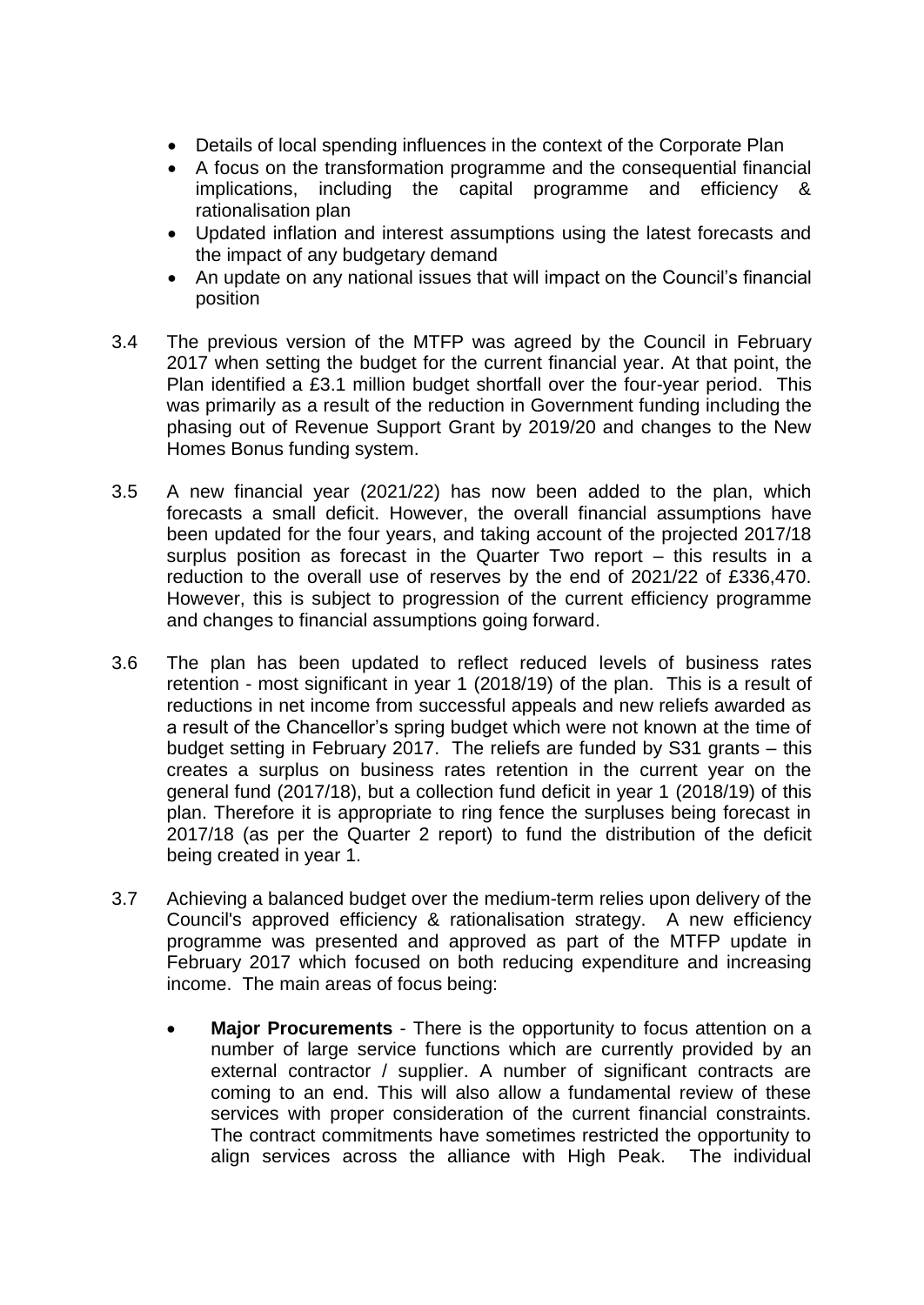projects will focus on Waste Collection & Environment Services, Leisure Management and Facilities Management

- **Asset Management Plan** continuation of the existing priority of rationalising the Council's asset base with a focus around priorities in order to allow for the necessary capital investment
- **Growth**  development of a clear focus upon housing and economic growth based upon the established Local Plan.
- **Income Generation** focus on increasing the yield from existing sources of income and a drive towards identifying new sources of income
- **Rationalisation** a commitment to reducing expenditure on non-priority areas of spend e.g. management arrangements, channel shift, nonstatutory services
- 3.8 Current progression against the efficiency programme is positive, with the 2017/18 target likely to be achieved. However, the ability to limit the impact of the reduction in central government support and achieve the overall 4 year efficiency programme target is underpinned by the following critical success factors:
	- The realisation of savings from the implementation of an alternative delivery model for Waste, Streets and Parks via the transfer of services to trading company Alliance Environment Services
	- A review of current leisure centre provision in order to reduce the Council's subsidy
	- The approval and delivery of the Local Plan in order to achieve income generation from sustained housing and economic growth
	- Reviewing fees and charges and identifying new sources of income generation
	- Retained business rates through economic growth and the saving of the levy payable to central government as a consequence of the Council's membership of the Staffordshire Business Rates Pool (as per the current business rates system) and potential benefits if selected as a pilot County for 100% business rates retention;
- 3.9 The MTFP also assumes an annual 1.9% increase in Council Tax over the life of the plan.
- 3.10 As previously stated, this version of the MTFP sets the context for the development of the 2018/19 Budget. Members will receive a further update of the MTFP when considering the final budget proposals in February 2018. The following actions will need to be completed to ensure that these proposals are robust:
	- Complete review of the Council's transformation programme and revised forecasts as required
	- Development of detailed budget plans for 2018/19
	- Development of detailed proposals for fees and charges increases
	- Review progress of the efficiency programme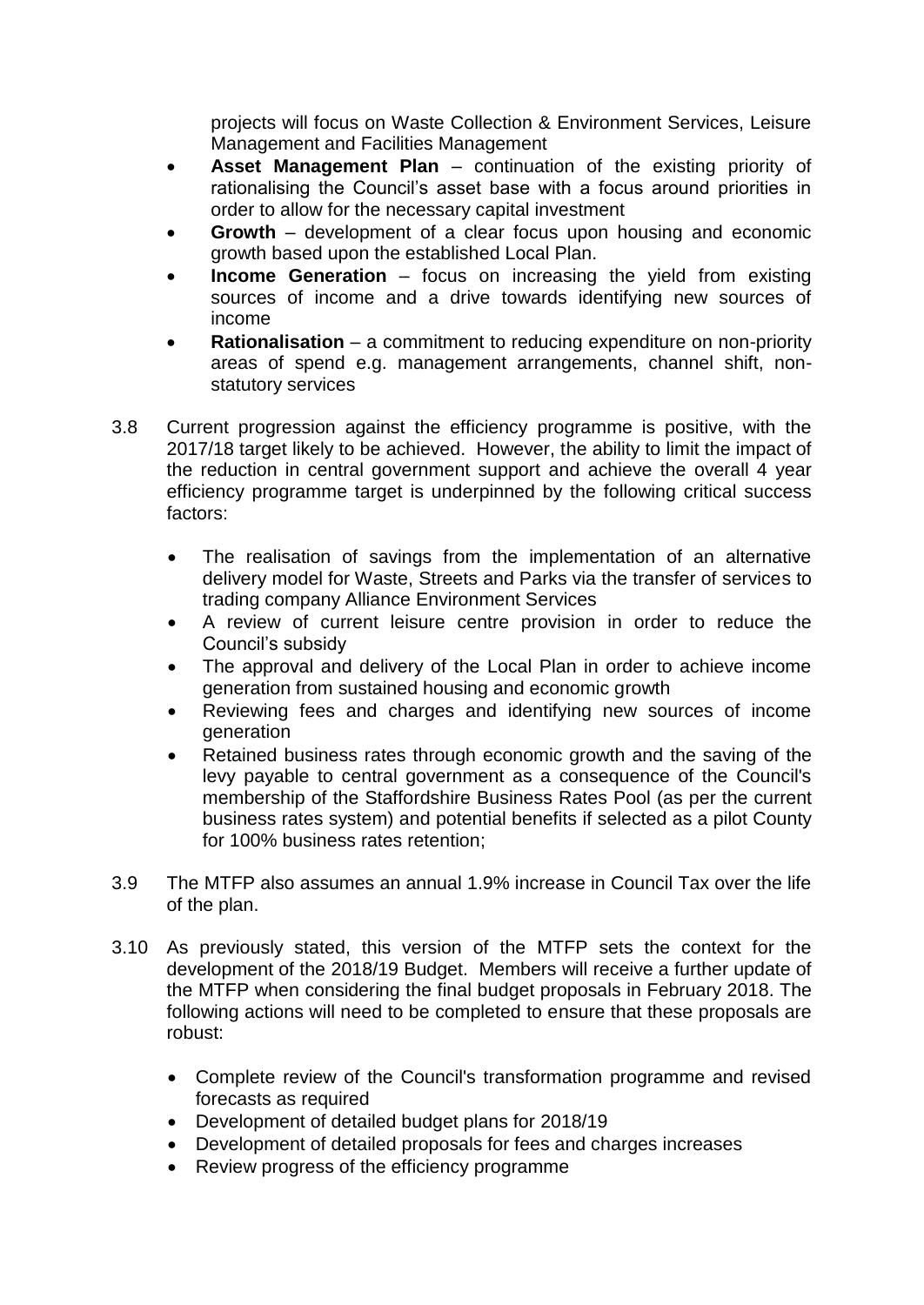- Complete review of reserves and balances
- Continue to monitor the ongoing issues arising from the Autumn budget, retention of business rates and the associated financial implications for the **Council**

# **4. How this Report Links to Corporate Priorities**

4.1 The successful delivery of all corporate priorities is dependent upon the effective management of financial resources, which is the subject of this report.

# **5. Options and Analysis**

5.1 The report is a statement of fact. As such there are no options to consider.

# **6. Implications**

- 6.1 Community Safety (Crime and Disorder Act 1998) None.
- 6.2 Workforce None.
- 6.3 Equality and Diversity/Equality Impact Assessment This report has been prepared in accordance with the Council's Equality and Diversity policies.

An Equalities Impact Assessment (EIA) has been undertaken on the Corporate Plan, which feeds into budget plans.

- 6.4 Financial Considerations There are substantial financial considerations contained throughout the report.
- 6.5 Legal None.
- 16.6 Sustainability None.
- 6.7 External Consultation The Council's budget plans are the subject of an annual public consultation exercise. Full details are contained within the plan
- 6.8 Risk Assessment A full risk analysis has been undertaken which is contained within the plan